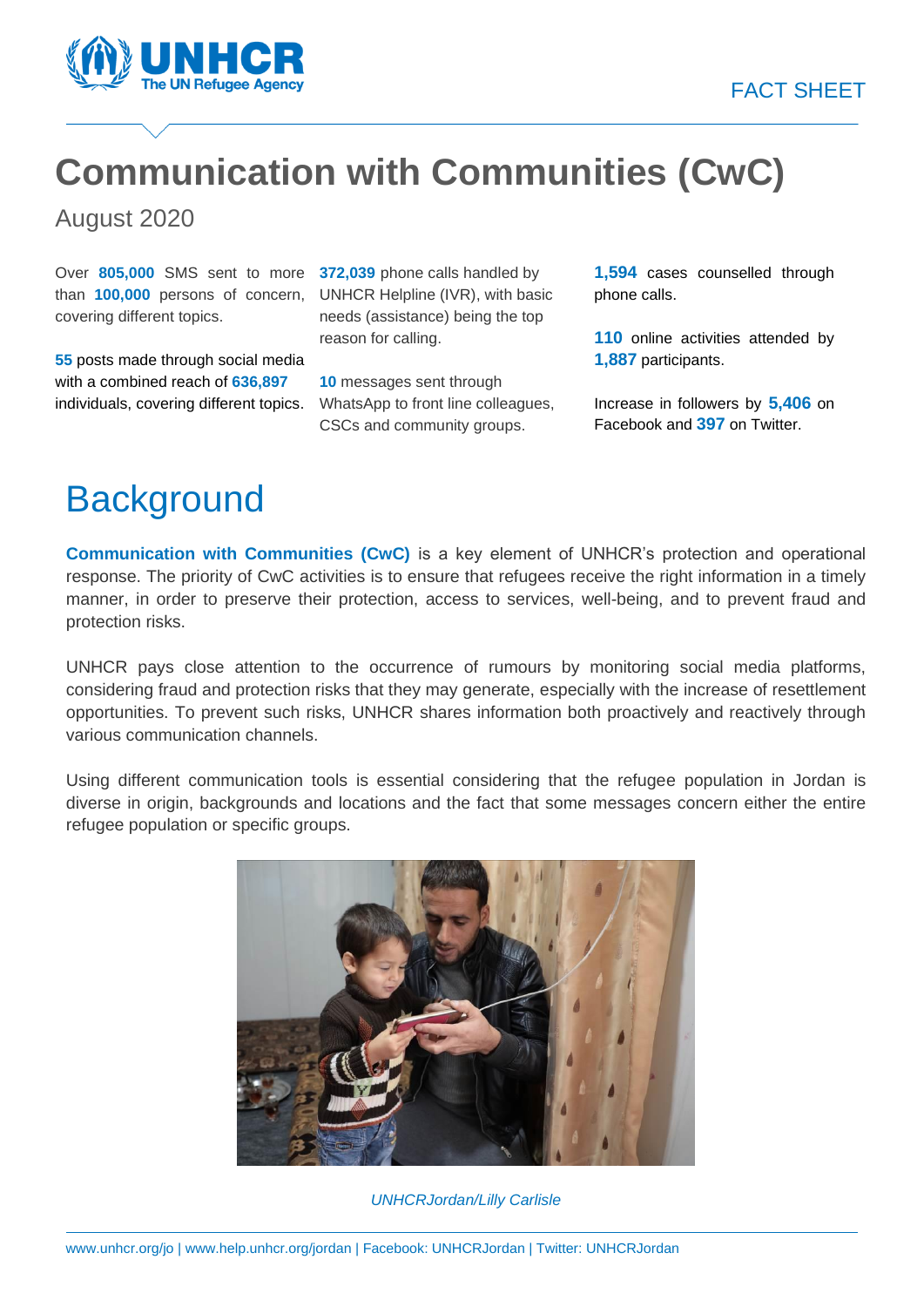

## Communication Channels

**Social Media** remains the most powerful communication channel in Jordan. It allows UNHCR to publish any sort of information at no cost\* and is a key tool in communicating with refugees.

> o **Facebook**: UNHCR Jordan's Facebook page currently has **134,44** followers, a significant majority of whom are refugees. In August, **20** posts were published on UNHCR Jordan's page, of which **13** are related to CWC, reaching a combined total of **527,967** individuals, and covering topics such as information and news for refugees, general news, donor highlights, among other. Our most successful social media post in August was a scholarship announcement offered by Luminus Technical University College, which garnered about **87,818** views alone. In August, engagement increased compared to the previous month, in terms of likes, shares and comments. Link to page: <http://bit.ly/2HjRBn5>

Furthermore, UNHCR Jordan's Facebook page receives messages from its followers, requesting information on certain aspects of files for registered POCs. For reasons of capacity and protection concerns, UNHCR Jordan does not provide any tailored answer through its social media portals, especially because administrators cannot verify the identity of the sender. For that reason, an autoreply was enabled to the messenger tool; the script is available in **Annex I** (below).

Finally, comments on all published posts are being monitored to make sure none of them contain any details that could affect the protection status of persons of concern; comments containing file numbers, phone numbers, contact details, addresses, insults, or swear words are being removed on the spot. Simultaneously, comments that are considered harmful or containing hate speech or discriminatory/derogatory material that might seem offensive to followers or persons of concern are also being removed. Any comment that may be considered spam or an advertising attempt is also being removed and the user gets blocked; this is to avoid the possibility of exploitation or harassment of any of UNHCR's persons of concern.

*In addition to UNHCR Jordan's official social media accounts, an agreement has been set in place with two independent pages ("Syrians Gathered in Jordan" and "Syrian Diaries in Jordan"), with a combined number of followers exceeding 120,000 people, to take content from UNHCR Jordan's Facebook page and share it further through their pages. The support comes in a will to spread any announcement or piece of information that could of use to persons of concern in Jordan. Links[: https://goo.gl/jBc49L](https://goo.gl/jBc49L) and<https://goo.gl/deKPxS>*

> o **Twitter**: UNHCR Jordan's account is followed by some **26,555** followers, but with the help of the "retweet" tool, certain Tweets reach a larger audience. In August, **33** Tweets were created to disseminate information of interest to refugees and general public, reaching a combined total of over **108,930** individuals. Link to account:<https://twitter.com/UNHCRJordan>

*Note: in case any person contacts UNHCR's Facebook page or Twitter account by any form (comment or message) to report a claimed fraud issue, exploitation attempt, or any type of misconduct, the message gets forwarded to the concerned unit, copying the Anti-Fraud Panel.*

**COVID-19 and related arrangements** remain the major highlight of mass communication during the month of August, with different messages and content disseminated through the varied channels. Content covered social media posts (**25** posts on Facebook and Twitter combined), WhatsApp messages (**10** messages), SMS and e-posters.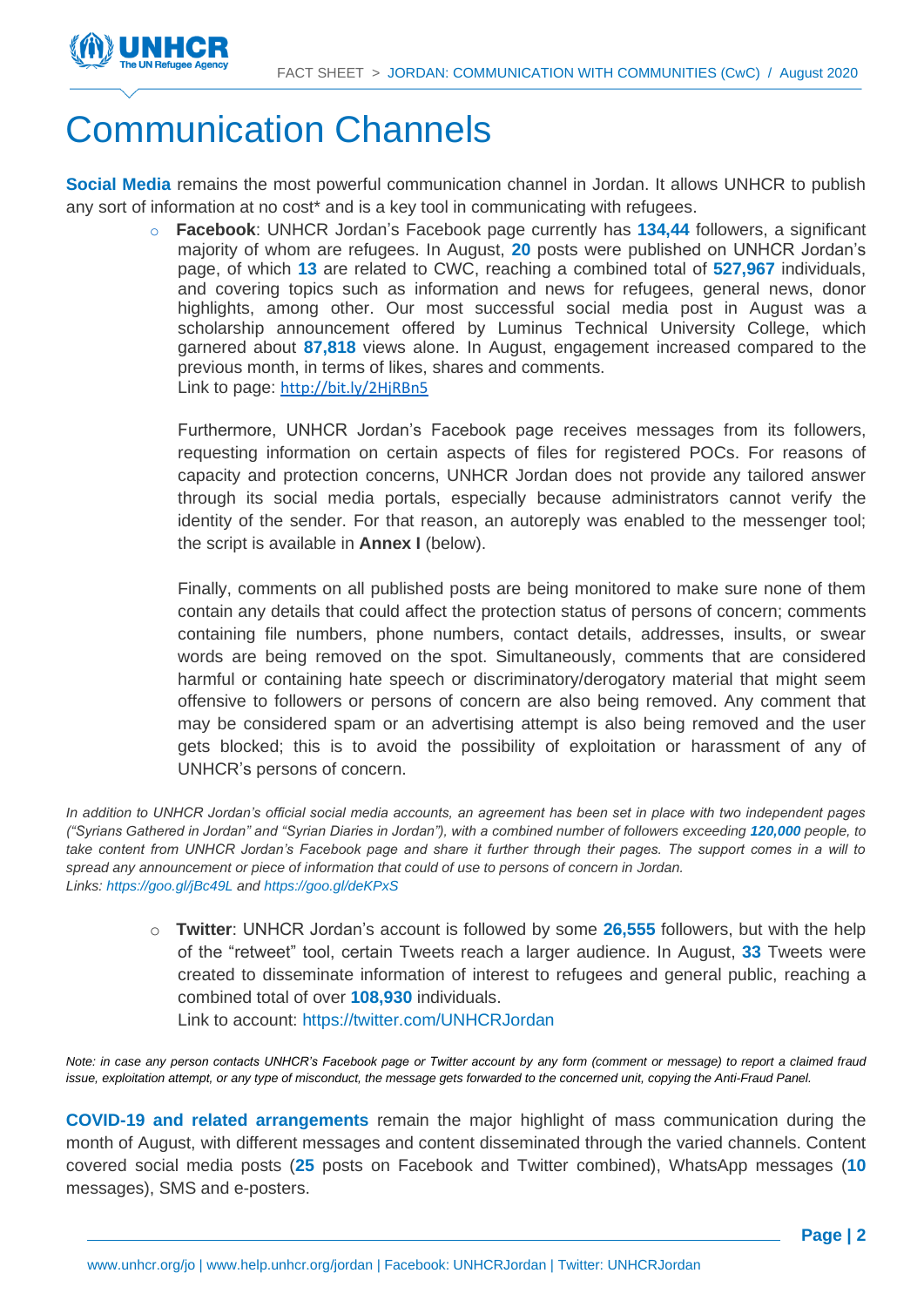

**Rumours and misinformation**, especially in the current circumstances, still take place more than usual. During the month of August, the number of rumours that UNHCR was alerted of by field colleagues, POCs and community representatives dropped drastically, in comparison to previous months. Spread of misinformation, on the other hand, remained a challenge. UNHCR Jordan develops messages in a timely manner and circulated these announcements to wide audiences through all necessary channels (social media, WhatsApp, Info-Sharing Group, CSCs, JOHUD's online magazine, etc.)

**Help Site Jordan** was launched on 8 April 2020. It is a **[website](https://help.unhcr.org/jordan/en/)** addressing POCs in Jordan and displaying detailed information on services provided by UNHCR and partners, in addition to links to other platforms, phone numbers, and media galleries. The information is available in Arabic and English to ensure accessibility to all POCs in Jordan. During the month of August, the Help Site Jordan received **16,361** users on **22,290** sessions and **49,496** pageviews. **87.69%** of users are in Jordan, while the remaining **12.31%** are in USA, Iraq, Turkey, Lebanon and 80 other countries.

**Frequently Asked Questions** are published on the site to provide POCs in Jordan with more details and information on certain services. Furthermore, a '**How To**' template is available on the site, connecting Google search engines with the site to redirect users, based on pre-identified keywords. To date, **12 FAQs** and **4 How To's** are marked up, with an expected expansion in the coming weeks to include more services.

**Info-Sharing Group**: in order to increase awareness of all actions taken in terms of communication among all units and offices of UNHCR Jordan, the Info-Sharing Group continued to be a key platform to disseminate information among staff ensuring that all front-line colleagues are on the same page when it comes to communication with communities and are aware of any recent announcements. This group was heavily relied on for colleagues to disseminate CwC material among counterparts, refugee groups and partners.

During the month of July, **10** announcements were shared through this group, mostly echoing posts published on social media, with topics covering **COVID-19 awareness**, **education opportunities**, **updates on services** and **anti-fraud awareness messages**. Members of the group are engaging to clarify certain matters when approached by POCs on selected topics, such as assistance, resettlement and access to services.

**Bulk SMS Messaging** facilitated by Zain Jordan has also been a powerful communication tool, allowing UNHCR Jordan to target audiences based off any set of criteria (nationality, location, education level, age, gender, marital status, etc.). During the month of August, **805,440** messages were sent to more than **101,943** recipients to communicate information on different topics, related to education, assistance, registration, resettlement, etc.

**UNHCR Helpdesks** are one of the face-to-face communication tools that UNHCR depends on to deliver services of counselling, protection or assistance related. Helpdesks remain on hold during the month of July. Nevertheless, the Community-Based Protection team is handling outreach and counselling activities through phone calls (remote counselling). Cases are referred by the Helpline IVR, CSCs, and UNHCR partners. In August, **1,594** cases received counselling.

**UNHCR Helpline (064008000)** answered **372,039** phone calls from persons of concern through the Interactive Voice Response (IVR) system in August on all services provided by UNHCR (assistance, resettlement, protection, education, health). Basic needs (assistance) remains the top reason for calling.

**Bridges of Communities** is a group that was established in April 2019 to enhance the operation's Communications with Communities (CwC) and Accountability to Affected Population (AAP). Comprising of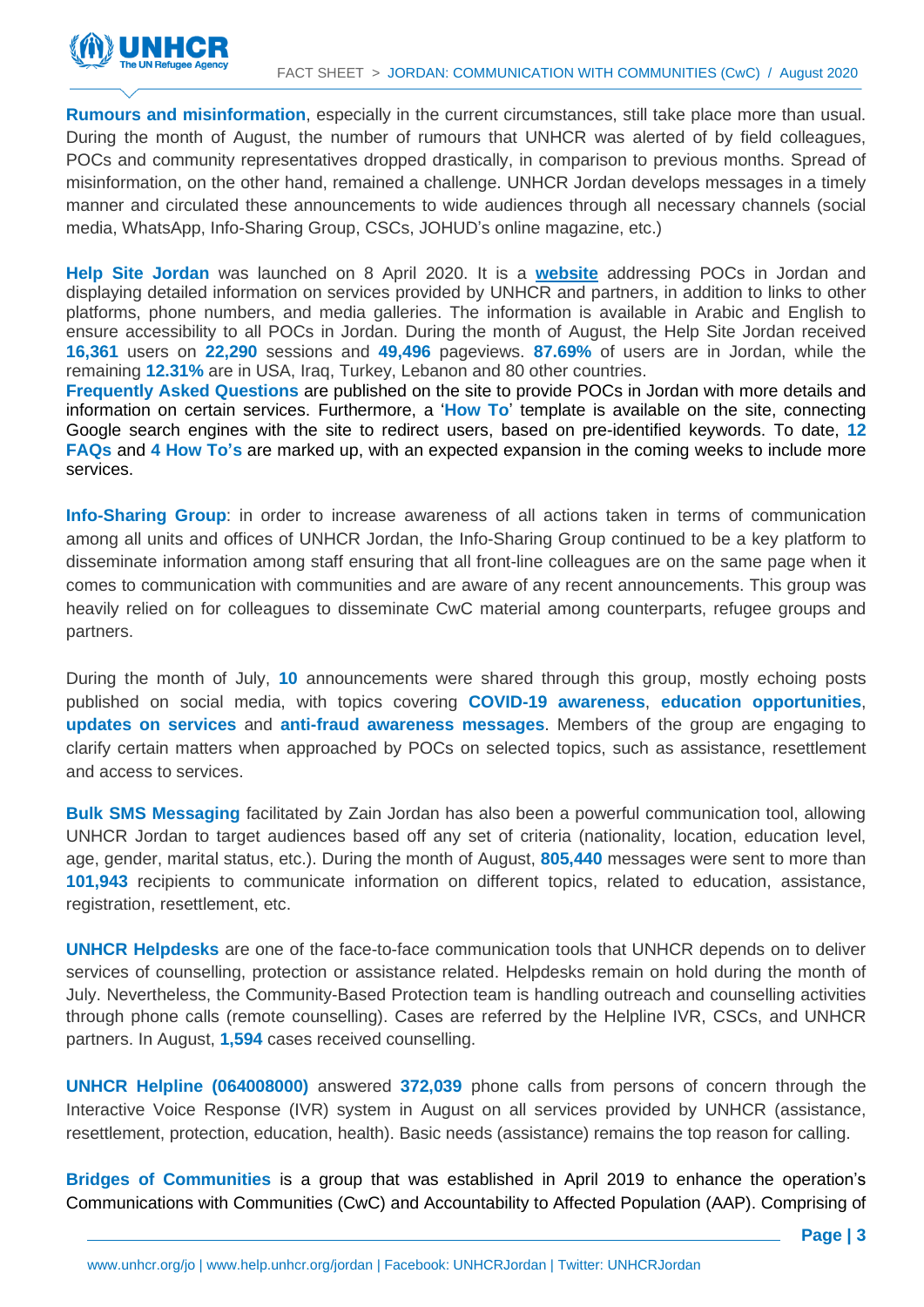

18 Syrian, Iraqi, Sudanese, Somali and Yemeni community leaders/representatives, the group meets on regular basis with UNHCR to discuss issues and challenges they face. During the month of July, the group met virtually with the UNHCR Representative. With the attendance of all 18 members, the participants shared with the Representative concerns of refugees in Jordan, as well as community trends.

**WhatsApp Tree:** facilitated by UNHCR and the Bridges of Communities group, UNHCR has established a WhatsApp tree where information related to services available, recent announcements and addressing rumours among the community are shared alongside it acting as a two-way communication tool such as referral of vulnerable cases. In total the WhatsApp tree consists of around **85 groups** comprising of over **11,000** refugees.

**The main needs voiced by refugees and captured through the different channels are as follows:** 

- **Food and assistance to cover rent and essential basic needs** remain the most-commonly expressed topic by refugees;
- The second most-common topic trending among refugees is the renewal of **their Asylum Seeker/Refugee Certificate**; questions revolve around the scheduling of the remote interview, the collection of the certificate. CwC messages and material was developed to address the questions;
- The **negative reaction** remains among the community with regards to the limited accessibility to UNHCR services, such as face-to-face counselling, and Helpline capacity, all remain affected by the COVID-19 situation;
- Less awareness messages on COVID-19 were published on social media. Help site remains the main platform to host the awareness material;
- POCs are voicing the need to provide urgent assistance;
- **Rumours and misinformation** spread at a slower and less frequent rate within the community than during the previous months; nevertheless, anti-fraud material is still being published as a reminder throughout the different digital platforms;
- The feeling of anxiety, stress and emotional distress remains high due to lack of food and income, fear of eviction and fear of COVID-19 infection.

#### **Expected projects to be completed in the current quarter (July-September)**

- *Standard responses to comments on Facebook to support CwC activities;*
- *More FAQ tabs and How To templates on the Help.unhcr platform*
- *Engage one more independent Facebook group to take content from UNHCR Jordan's Facebook page and share it further (discussion currently ongoing)*